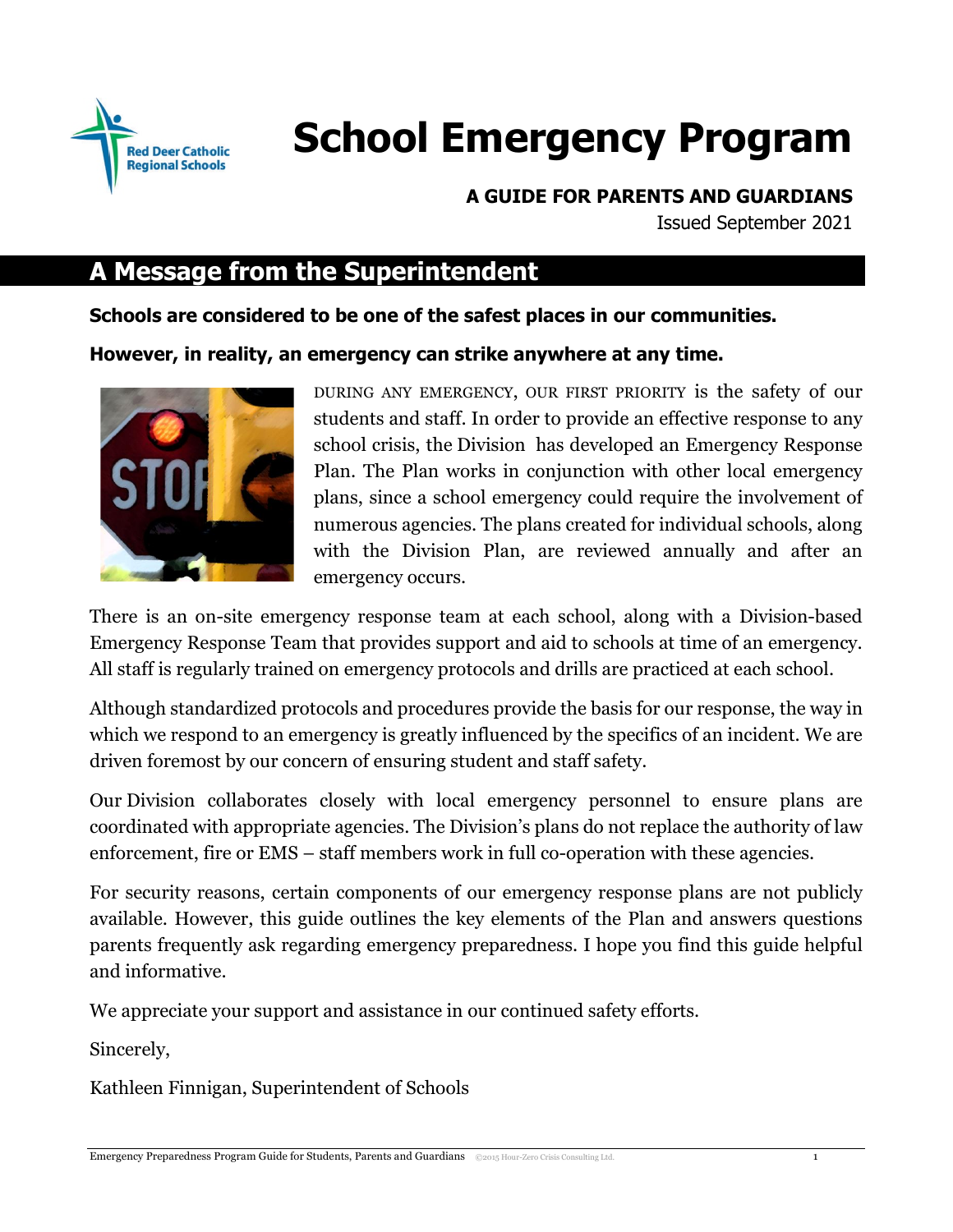# **Keeping Safe**

THROUGHOUT THE YEAR, SCHOOLS CONDUCT TRAINING AND DRILLS to help better prepare students and staff for possible emergency situations. When a school is confronted with an emergency, staff will assess the situation and then decide on a course of action.

Schools conduct drills throughout the year to rehearse emergency procedures. These exercises prepare students and staff to act quickly and help to minimize a child's fear during a real emergency.

In addition to the procedures described below, schools also practice protocols such as "Drop-Cover-Hold," a method of protecting vital body parts during some natural disasters, and conduct fire drills. All staff and students are required to participate in these drills.

| <b>Lock-Down</b>                 | Lock-Downs are usually used in response to acts or threats of violence to students<br>and/or staff directly impacting the school. During a Lock-Down all doors to and within<br>the school are locked. No one is permitted in or out of any area once it has been<br>locked. Students and staff must respond very quickly to a Lock-Down command to get<br>to a safe location before doors are locked. No one, other than law enforcement, is<br>permitted access to the building until the Lock-Down is over.                     |
|----------------------------------|------------------------------------------------------------------------------------------------------------------------------------------------------------------------------------------------------------------------------------------------------------------------------------------------------------------------------------------------------------------------------------------------------------------------------------------------------------------------------------------------------------------------------------|
|                                  |                                                                                                                                                                                                                                                                                                                                                                                                                                                                                                                                    |
| <b>Hold and</b><br><b>Secure</b> | Hold and Secure is used in response to security threats or criminal activity outside the<br>school. During a Hold and Secure, all entrance doors to the school are locked, with no<br>one permitted in or out of the building. No one, other than law enforcement, is<br>permitted access to the building until the Hold and Secure has been cleared.                                                                                                                                                                              |
|                                  |                                                                                                                                                                                                                                                                                                                                                                                                                                                                                                                                    |
| Shelter-in-<br><b>Place</b>      | Generally, Shelter-in-Place is used during an environmental emergency, such as severe<br>storms or chemical spills. During a Shelter-in-Place, students and staff retreat to safe<br>zones to seek shelter. This includes having students or staff who are outdoors come<br>back into the school. Each school's emergency response plan identifies the safest<br>location for its occupants and how to seal a room from hazardous conditions. Students<br>will not be released or dismissed until the situation has been resolved. |
|                                  |                                                                                                                                                                                                                                                                                                                                                                                                                                                                                                                                    |
| <b>Evacuation</b>                | An Evacuation requires all students and staff to leave the school and go to an alternate<br>location. This may mean only going outside and away from the building until it is safe<br>to re-enter the school. In other cases, students and staff may need to go to an<br>evacuation center. Parents will be informed of the alternate location through the<br>school's Crisis Notification Network.                                                                                                                                |
|                                  |                                                                                                                                                                                                                                                                                                                                                                                                                                                                                                                                    |
| <b>Dismissal</b>                 | Under some circumstances it may be determined that it is best to dismiss students to<br>their homes and families as expeditiously as possible. Should this be the case, every<br>attempt will be made to alert the emergency contact for each student of the situation<br>and to ensure young students are not left unsupervised.                                                                                                                                                                                                  |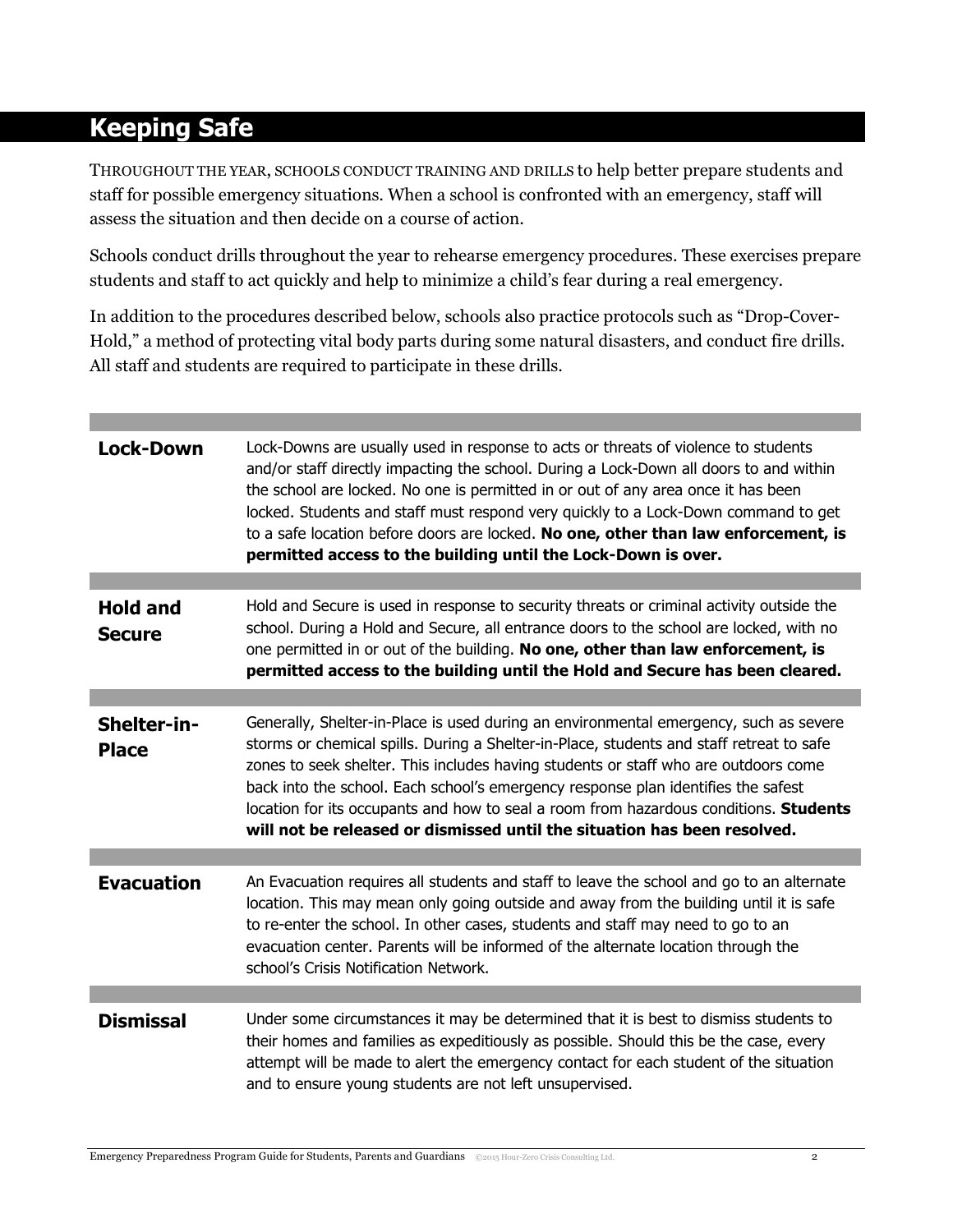# **Reuniting with your Child**



WE RECOGNIZE THAT WHEN AN EMERGENCY OCCURS parents will be worried and want to be reunited with their child as quickly as possible. It is our intention to make this happen. However, to ensure every child's safety and the safety of staff, specific procedures have been established for releasing students.

Parents are asked to adhere to the parent-child reunification procedures listed below. Staff will work hard to ensure these procedures take place without delay. However, please understand the process will still take some time: we ask for your patience when you arrive at the Parent-Child Reunion Area.

## **Parent-Child Reunion Procedures**

- 1. **A Parent-Child Reunion Area will be established**. Parents will be notified at the time of the emergency of the Reunion Area's location. The location may not be at the school — the location will depend on the specifics of the emergency.
- 2. **You will be required to fill out a Student Release Request Form.** This ensures all students are accounted for at all times and students are only released to authorized individuals.
- 3. **Students will only be released to an individual designated as legal guardian or emergency contact** on the student's Emergency Card, which is completed at time of school registration. Please be sure to keep this information current with your school, as the school will only release a child to someone listed as an Emergency Contact — there will be no exceptions.
- 4. **Valid identification is required to pick up your child**. This is required to protect your child from any unauthorized individuals attempting to pick up students. Even if school personnel know you, you must still present I.D. as the school may be receiving assistance from other schools or outside agencies.
- 5. **You will be required to sign for the release of your child.** This is extremely important, as it ensures your child, along with other students, is accounted for at all times. Please do not just take your child from the school or evacuation center without signing for his/her release.
- 6. **Once you have been reunited with your child, please leave the area immediately**. This is for your own safety and that of your child.

**If you are unable to pick up your child**, he/she will be kept at the Parent-Child Reunion Center until alternate arrangements can be made. Your child will be supervised at all times.